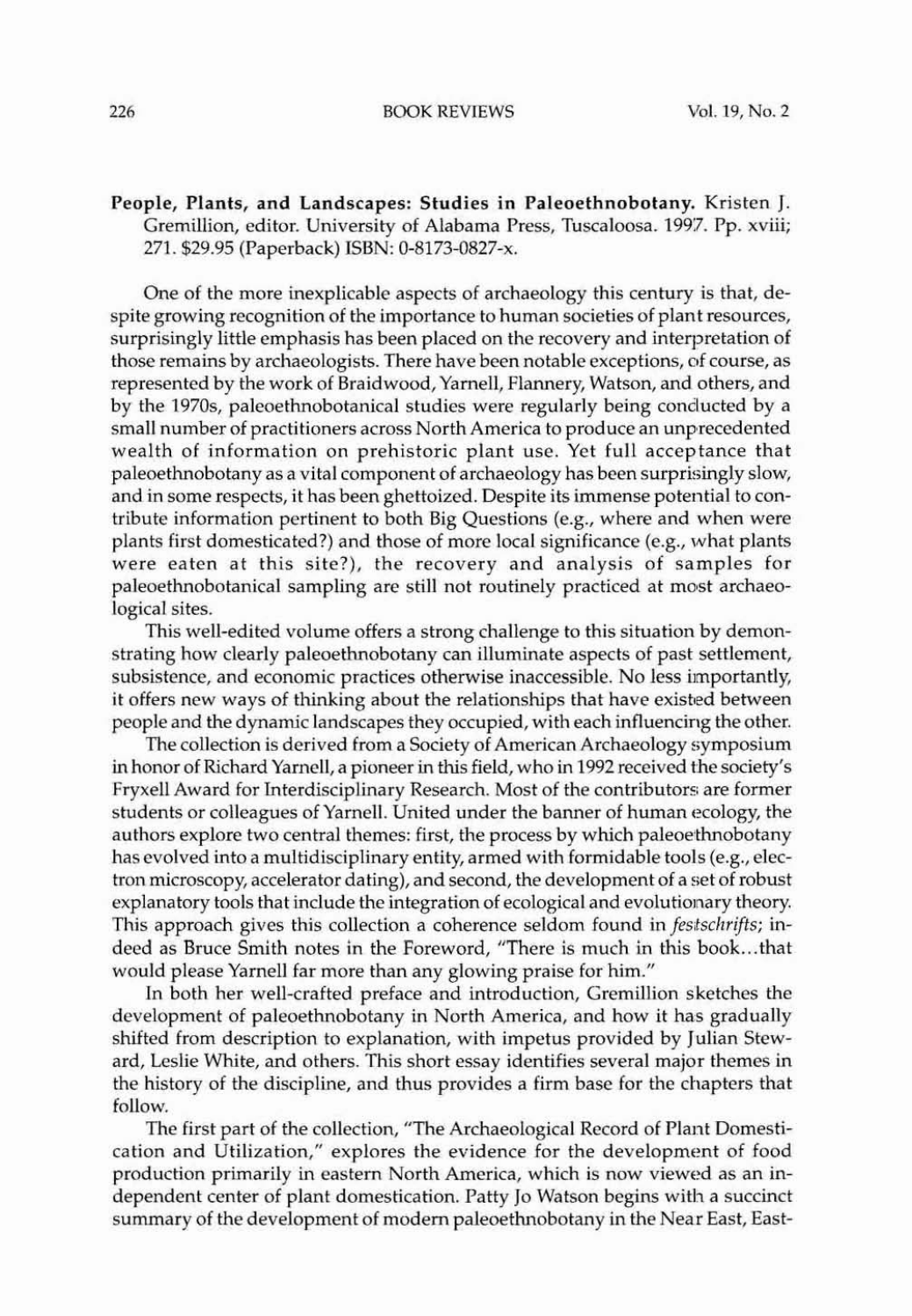ern Woodlands, and Southwest, which has "proceeded at different rates and along different trajectories" in each region. Kristen Gremillion reexamines a collection of plant remains originally recovered in Kentucky in the 1930s, using crop morphology and site chronology to explain increases in seed size of sumpweed, chenopodium, and other species through domestication. An amazing collection of five charred bags of seeds stored in an Arkansas rock shelter (also excavated in the 1930s) is investigated by Gayle Fritz, whose analysis of cucurbits, sunflower, and sumpweed from the cache indicates that plant husbandry was already well developed by 3000 years ago. Additional evidence for the indigenous development of Cucurbita pepo (italicize) is further explored by Wesley Cowan's study of seed morphology in archaeobotanical samples from Kentucky. The final paper in this section is by Cary Crawford, whose study of the ecological processes of domestication in Jomon Japan provides new insights into human influences on local landscape development.

The second part of the book, "Plant Resources, Human Communities, and Anthropogenic Landscapes," focuses on the cultural and ecological contexts of plant domestication and management. Margaret Scarry and Vincas Steponaitis examine changes in agricultural strategies associated with the rise the late prehistoric Moundville (Alabama) polity; paleoethnobotanical evidence there suggests that crop production strategies, such as communal fields, may have served as a type of risk management, while also influencing local landscape development. The application of evolutionary ecology models to understanding the transition from foraging to farming is detailed by Bruce Winterhalder and Carol Coland, who evaluate diet breadth, risk analysis, and production efficiency. Their study compliments Paul Gardner's predictive modeling of nut productivity and harvesting for Eastern Woodlands foragers, whose response to processing costs and periodicity of mast yields may have prepared them for post-foraging food production. The remaining two chapters utilize historical sources to explore the relationship of people to plants at very different scales. Gregory Waselkov relates a shift in Creek and Seminole agricultural field location to the development of the 18th century market economy, while Julia Hammett offers a sweeping survey of North American aboriginal plant management strategies, correlated to the geographic distribution of economically important plant families and agricultural intensification during the late Holocene.

What shortcomings the volume has are minor. All but one of the chapters focus on eastern North America, leaving Crawford's valuable study on plant domestication and anthropogenesis in Jomon Japan geographically isolated and not as well integrated into the collection as it should be. In fact, a different organizational scheme might have reduced the sometimes awkward feel of seemingly dissimilar chapters bound together within Parts 1 and 2, although each addresses the general issues used to define each part. There is also considerable difference in the length of chapters, leaving one wishing for a little more from Watson (13 pages) and a little less from Winterhalder and Coland (38 pages). Still, these are more preferential than problematic points. The volume is well illustrated and indexed, and the use of historical maps and paintings in two final chapters particularly informative.